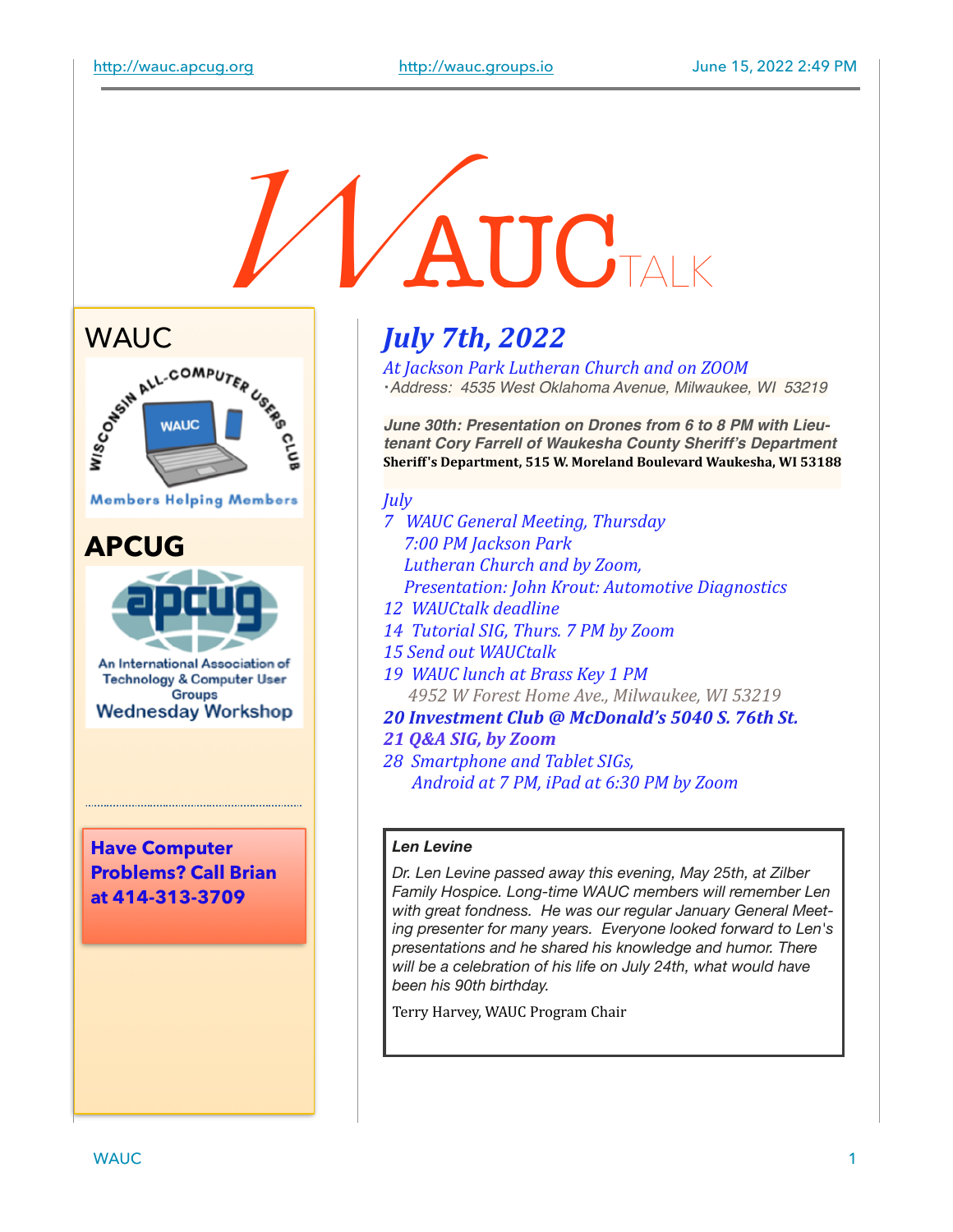## *Presidents Message by Don Skarda*

*Happy Wisconsin Summer! The WAUC Leadership hopes that each of you are having a great summer. Speaking of great, what do you think of the great presentations we are gettng from APCUG speakers? I think that Terry Harvey is doing a magnificent job of lining up great and timely presentation subjects.*

*Romaine is busy trying to get everyone signed up for the picnic in August. Please be sure to sign up with her today if you have not done so.*

*Are you getting out of the club what you want? If not, please email me and let us know what we can do to improve or tell me at a meeting! We truly want to do better!*

*Are you getting the assistance you need? Are you learning what you want from us? We do NOT want to lose you as a member so make sure you are gettng what you expect. Let us know.*

#### *This club is about YOU!!*

*Would you like to volunteer for anything? Please let us know, we are always looking for volunteers. Do you have any ideas how to expand our membership? If so, please let us know.*

*Have a beautiful day!*

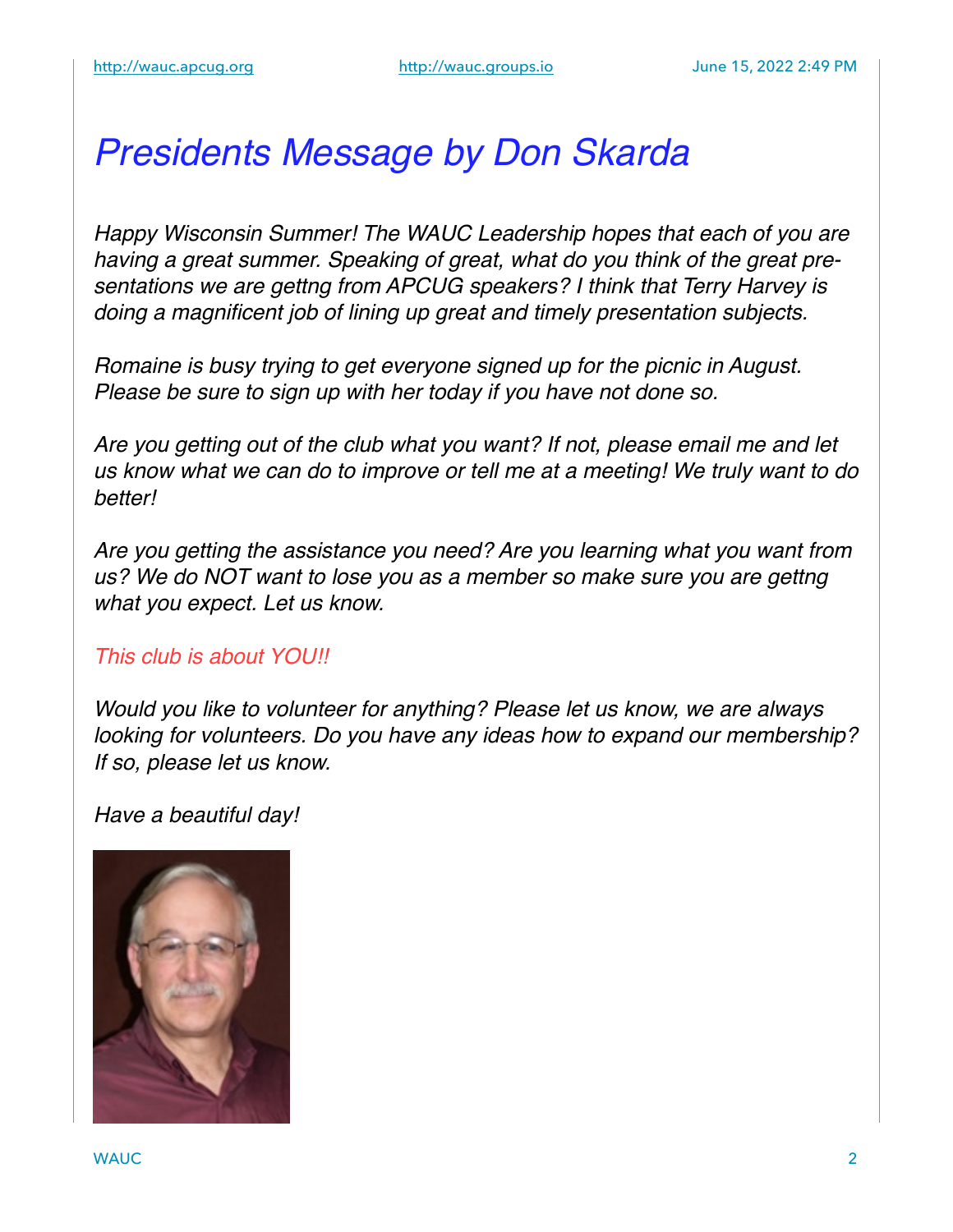| How to Insert Illustra-<br>tions in Word 365 | https://davescomput-<br>ertips.com/how-to-in-<br>sert-illustrations-in-<br>word-365-docs/                     | Ask Leo: Word Tips                          | https://askleo.com/<br>word_tips_microsoft-<br>word tips trick-<br>s and answers/            |
|----------------------------------------------|---------------------------------------------------------------------------------------------------------------|---------------------------------------------|----------------------------------------------------------------------------------------------|
|                                              |                                                                                                               |                                             |                                                                                              |
| How to Geek                                  | https://www.howto-<br>geek.com/                                                                               | Making Use of Win-<br>dows                  | https://www.-<br>makeuseof.com/cate-<br>gory/windows/                                        |
|                                              |                                                                                                               |                                             |                                                                                              |
| Mac Shortcuts                                | https://double-<br>click.org/pdf/Intro_-<br>to the Shortcut-<br>s_App.pdf                                     | Why Encrypt Your<br>Messages on the<br>Mac? | https://double-<br>click.org/pdf/<br><b>Email&amp;Mes-</b><br>sage_Privacy&Secu-<br>rity.pdf |
|                                              |                                                                                                               |                                             |                                                                                              |
| Linux Shortcuts                              | https://www.techre-<br>public.com/article/10-<br>keyboard-shortcuts-<br>to-improve-your-linux-<br>experience/ | Install Microsoft Of-<br>fice on Linux      | https://www.-<br>makeuseof.com/tag/<br>install-use-microsoft-<br>office-linux/               |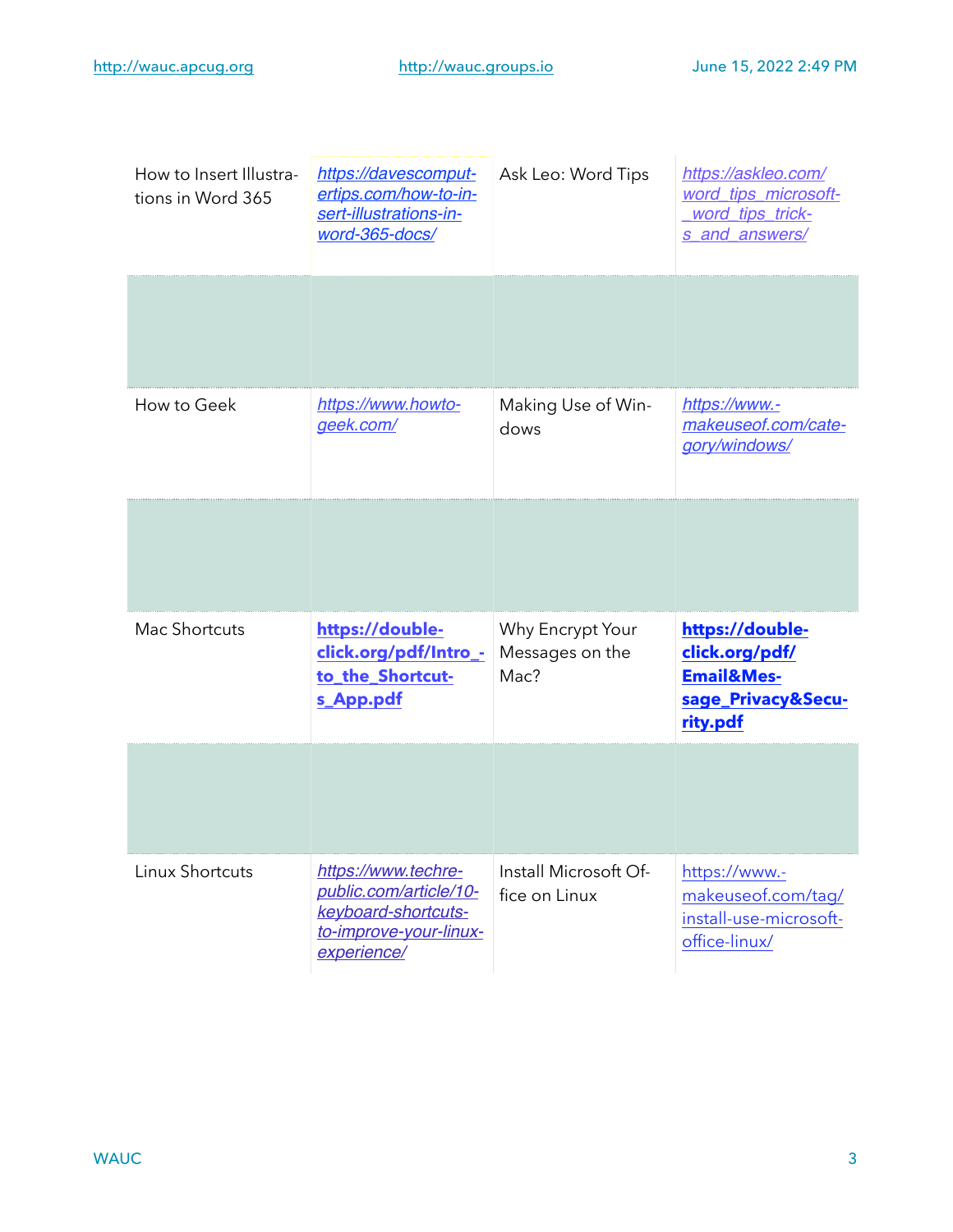## Rosie, the Wyze Robot Vacuum

By Jasmine Blue D'Katz, Lake County Area Computer Enthusiasts [www.lcace.org](http://www.lcace.org) jj1450xl (at) yahoo.com



For the past, several weeks I have listened to several attendees on Tech for Seniors talk about the Wyze Robotic Vacuum and comparing it to the Roomba models. This new vacuum is more affordable than other brands and uses a new top-notch laser system to map an efficient cleaning route, unlike other models that use the bump and turn technique.

Using a laser sensor to map your home has been used in the more expensive models, but I now have this feature for as little as \$249.99. In addition, I can use the app to select certain rooms and send the vacuum straight there or create virtual walls to cordon off areas I want the vacuum to avoid. For example, the Wyze works quickly and methodically, effectively collecting debris and cat hair from the kitchen hardwood floors and the carpeting in the living room.

This mapping is done with the several group sensors that map my home and navigate around obstacles. The most notable of these sensors is the Light Detection and Ranging (LiDAR) scanner on the top. The scanner casts thousands of invisible laser points to measure the surroundings and generate an editable map of my home floor plan. Once the map is created, I can label each room and select which one I want cleaned and send the vacuum directly there. Creating virtual walls will keep the vacuum from areas I want it to avoid, like a mess of cords under my home theater system. The vacuum even avoids falling down the stairs and automatically returns to its base station when done.

The Wyze Robot Vacuum offers three suction levels: quiet, standard, and strong. Although I chose the most powerful level, it may pick up more dirt, but is slightly lower.

Download the Wyze app (available for Android and iOS), create an account, give your vacuum and name (Rosie), and once fully charged, I was ready to start cleaning. Unfortunately, the vacuum only took passes to generate a map of my rooms, unlike other models, which take two or three passes.

The Wyze vacuum's battery life is about 110 minutes in the standard mode. This has sufficient time to clean my house, but if the battery runs low, the vacuum will return to its docking station to charge, then pick up where it left off, but I have not had that problem since it is only cleaning two rooms of my house, the living room and kitchen.

Rosie did an excellent job of cleaning along the edges of the walls on its first pass. The app makes it easy to edit the map, but since it only vacuums the two rooms, I did not need to edit or give the rooms names. The app also allows you to adjust the suction levels, view the cleaning record, and create cleaning schedules. For example, I generally set my Wyze to clean early morning three times a week.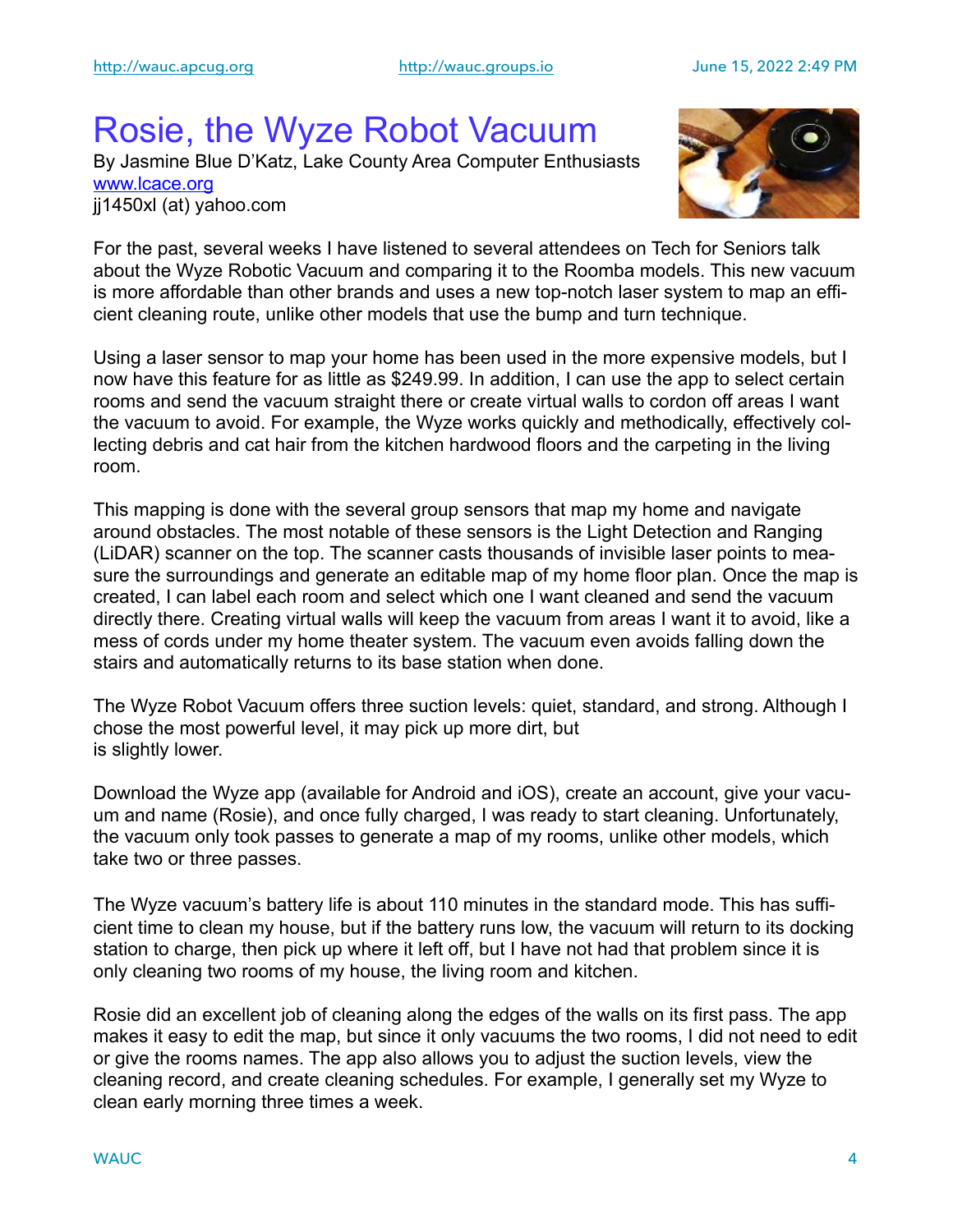Maintenance is as simple as using the included brush to wipe off the dustbin and HEPA filter, occasionally removing and cleaning the main and edge brushes, and wiping off the sensor on top of the vacuum. Depending on usage, Wyze recommends swapping out the main brushes every six to 12 months, and I will keep that in mind since I have only had mine for a few weeks.



**[Wyze Robot Vacuum](https://wyze.com/wyze-robot-vacuum.html)**

**[Watch the video](https://youtu.be/I1u8riXma-A)**

# *Windows 11*

By Joel Ewing, President Bella Vista Computer Club president (at) bvcomputerclub.org [www.bvcomputerclub.org](http://www.bvcomputerclub.org) *Bits & Bytes*, September 2021



The Windows 11 official launch date is October 5, 2021. That means new PCs created after that date will probably come with Windows 11 installed. In addition, after that date, computers running Windows 10 will be eligible for a free upgrade to Windows 11 I**F THE HARDWARE IS SUPPORTED BY WINDOWS 11**.

Things are somewhat confused at this point because the PC Health Check tool that was supposed to check for hardware compatibility failed almost all older machines and was withdrawn. Yet, those who signed up for the Windows 11 Insider program to test the prerelease version of Windows 11 were able to install and run Windows 11 on many of those "unsupported" machines. Also, some CPUs that were not originally on the acceptable CPU list have since been added, even though some did not seem to support all the latest hardware security features. For greater details, see [How the hell is Microsoft already screwing up Windows 11 this badly? | PC Gamer](https://www.pcgamer.com/how-the-hell-is-microsoft-already-screwing-up-windows-11-this-badly/)

Microsoft has also recently released (August 27) updated information on supported hardware Update on Windows 11 minimum system requirements and the PC Health Check [app | Windows Insider Blog](https://blogs.windows.com/windows-insider/2021/08/27/update-on-windows-11-minimum-system-requirements-and-the-pc-health-check-app/), but this list is probably still incomplete.

So basically, the current supported hardware information for Windows 11 from Microsoft lacks completeness. Microsoft, at this point, is not promising to provide updates, security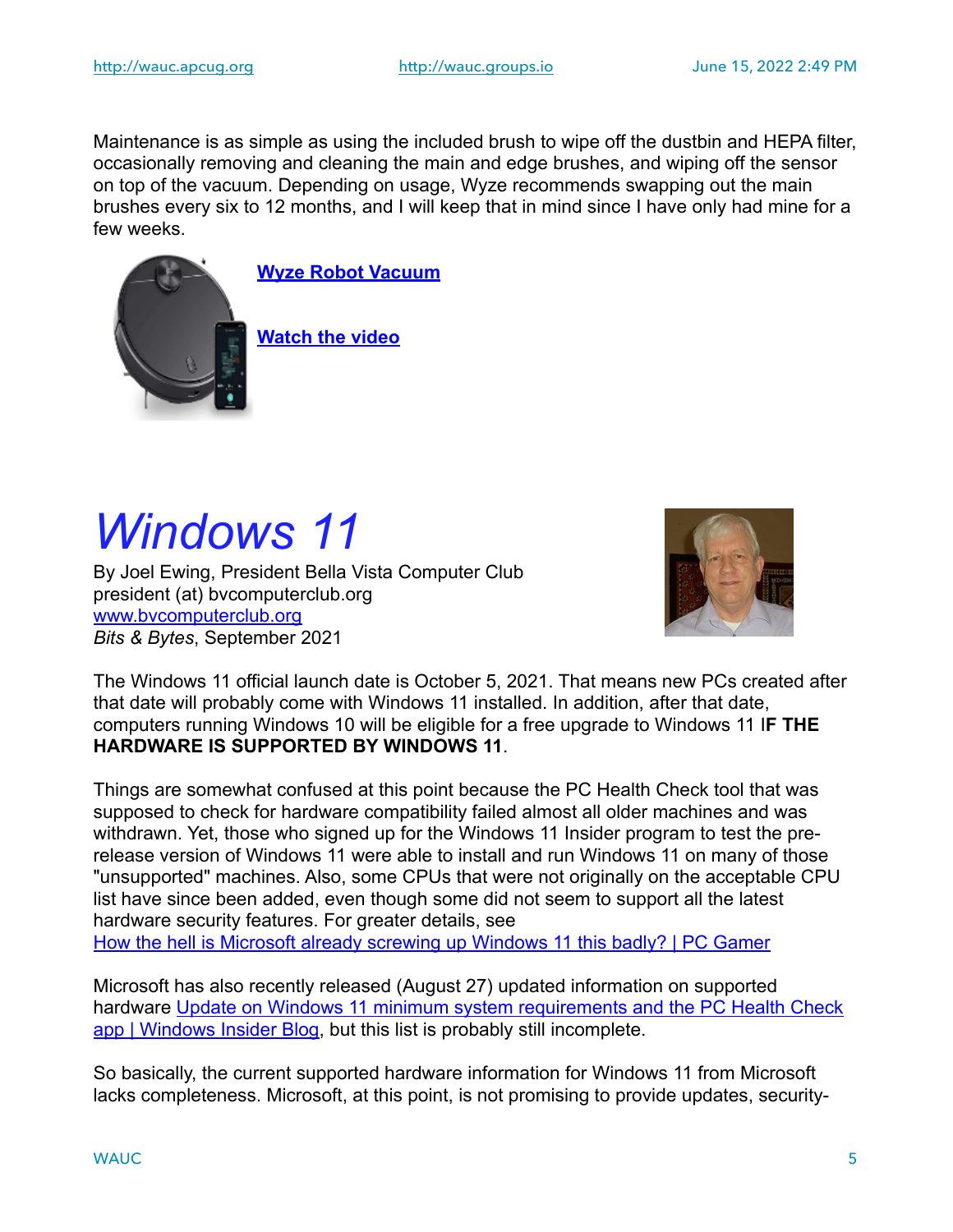related or otherwise, if Windows 11 is installed on hardware that is not listed as supported. Some users have found that Windows 11 still appears to function on hardware not on the supported list – for now – but some attempting to update Windows 11 on an unsupported platform have received messages advising them they must revert and re-install Windows 10. So, it would appear that upgrading to Windows 11 on a PC hardware platform that is not on the officially supported list may appear to work after installation but does involve a risk that problems could surface with future updates.

The hardware requirements are related to support for Trusted Platform Module (TPM 2.0), Secure Boot, CPU support of HyperVisor-protected Code Integrity (HVCI), Virtualization Based Security (VBS), and Mode Based Execution Control (MBEC), and at least some of this seems related to a need to meet DoD security requirements. Unfortunately, MS does not go into details about which of these features are absolute requirements and which ones, if absent or down-level, might degrade security or stability but be no worse than running Windows 10 on the same platform. Thus, the real question for many with older hardware not yet on the "supported" list – as yet imperfectly answered – is not whether the hardware provides full support for all the new security features of Windows 11, but whether Windows 11 will run at least as reliably and securely as Windows 10 on the same hardware.

Another issue with older hardware is that MS wants vendors to have a more secure design for device drivers. This is good news for reliability but bad news for those with older motherboards or older external devices. Unfortunately, many vendors concentrate on drivers for current hardware and eventually stop supplying driver updates for their older device models. As a result, it's possible replacement could eventually be required for some of your older external devices like printers, scanners, etc. Initially, the older device driver code model will be supported under Windows 11, but at some point, only the new driver code design model will be allowed.

The good news is that an older PC running Windows 10 does not become obsolete or needs an immediate upgrade with the introduction of Windows 11. Update support will continue for Windows 10 until October 14, 2025. However, it does mean that if you are running hardware that does not officially support Windows 11, or external devices with device drivers the vendor doesn't update for Windows 11, you may need to start planning to replace that hardware before the Windows 10 End-of-Support in late 2025.

Change for the sake of change is a pain. Still, this change, and the possible forced hardware upgrade it may imply, does appear to be motivated by a desire to make systems that are more resistant to damage by malware and damage from poorly-written vendor device drivers. Anything that makes life more difficult for the creators of malware is goodness in the long run.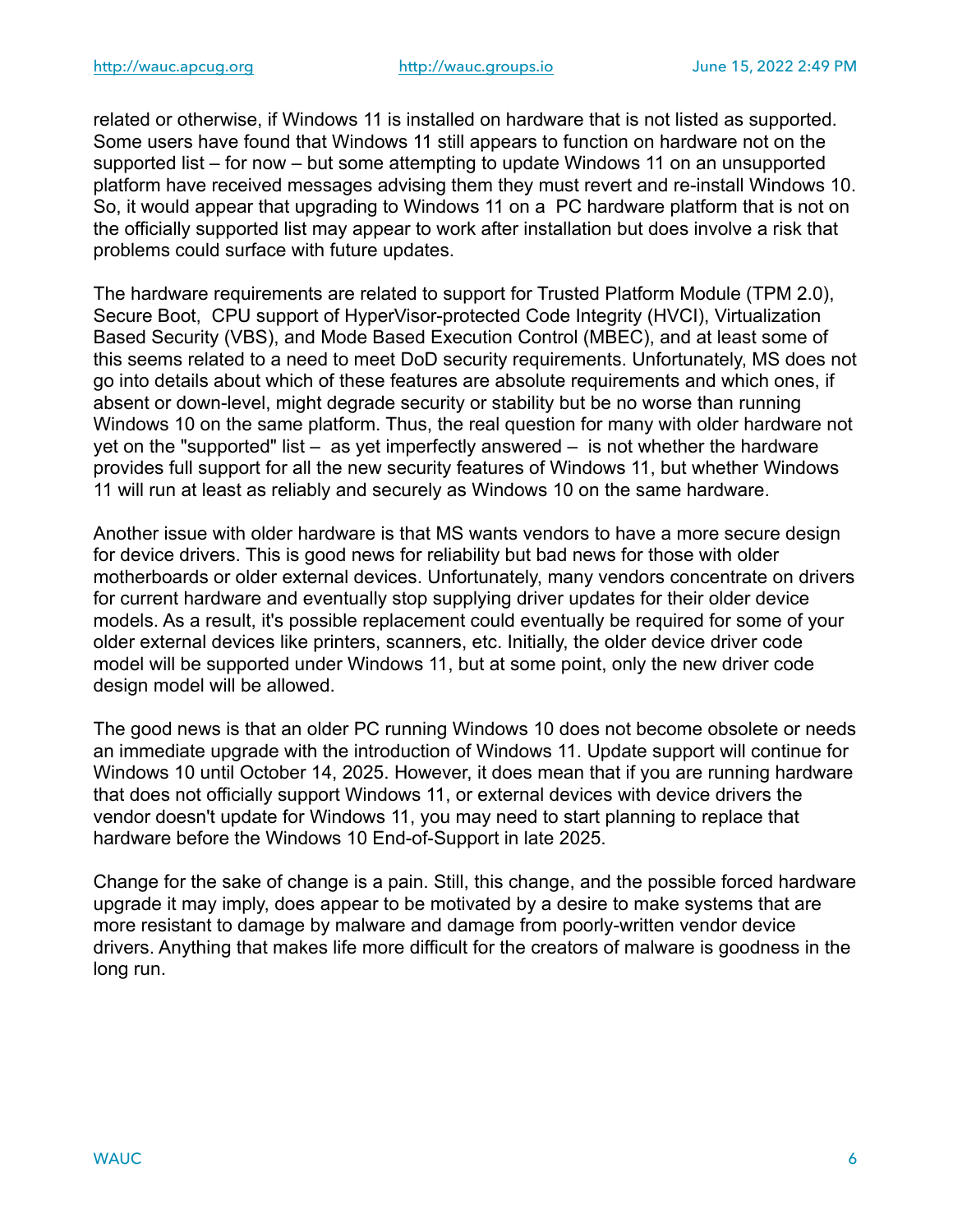#### IPAD/IPHONE SIG by Peter Lee

The iPad/iPhone SIG met Thursday, May 23. We were five in attendance for most of the evening. After the initial discussion of people's COVID status we got down to business. Sister Agnes had a problems to discuss. It entailed a picture from one of her messages that she was unable to delete on her phone. After some discussion and several attempts, we gave up and encouraged her to give Apple Help a call.

President Don joined us and had a couple of interesting items to share with us. One was on a series of security settings on the iPhone/iPad that everyone should check. Very interesting. The second was on how to delete cookies from an iPhone or iPad, again very interesting information.

## **Upcoming Events @ WAUC:**

**July: John Krout on Automotive Diagnostics & Blue Driver** 

**August: WAUC Annual Meeting** 

**September: Ron Brown on Why Do Seniors Need A USB Condom?** 

**October: Geeks on Tour - Road Trips Help You Find Fun Stops** 

**November: Bob Gostischa on Cyber Security Information** 

**December: WAUC Annual Christmas**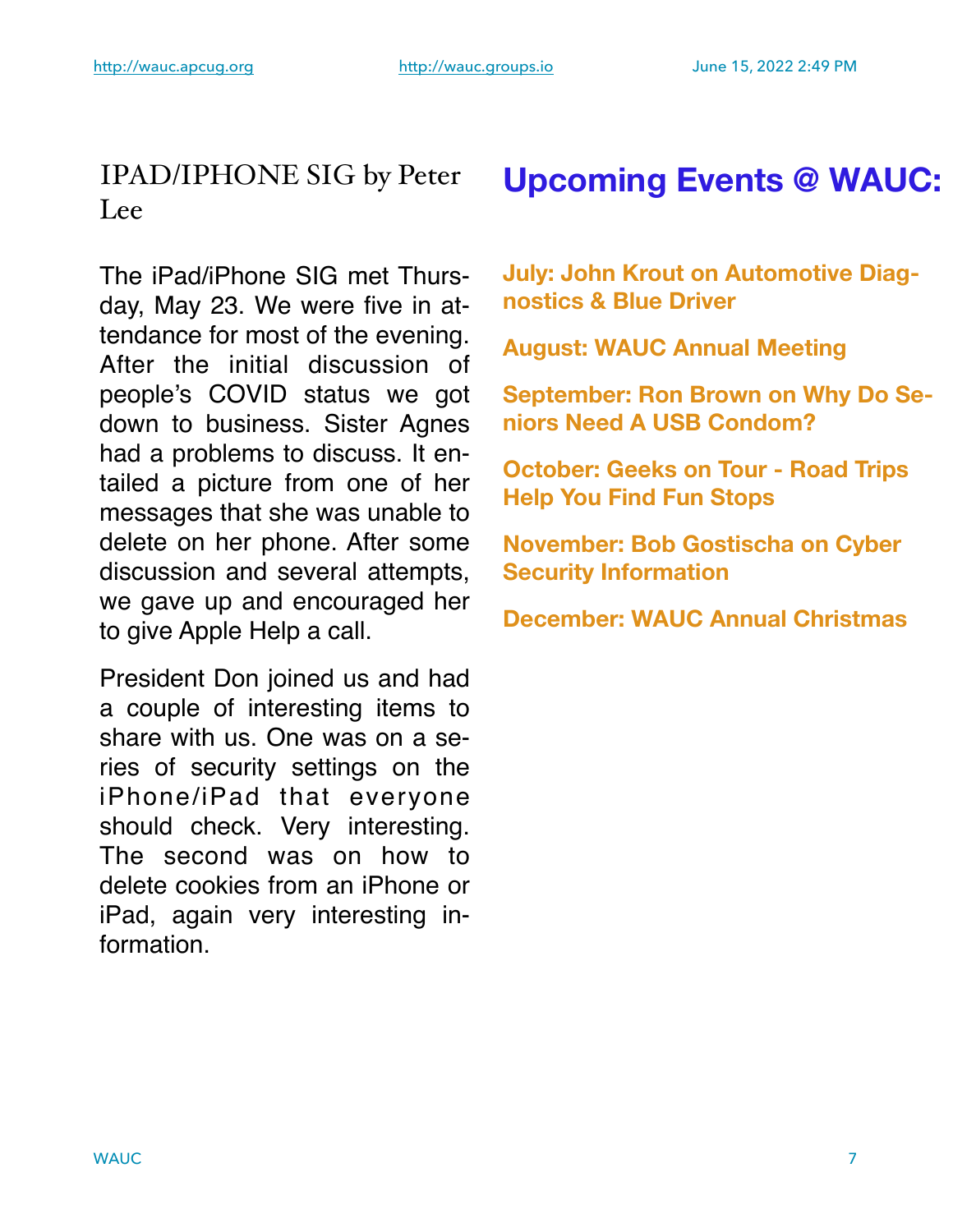#### WAUC: Wisconsin All-computer Users Club

WAUC was established to provide an educational forum for people interested in learning about computers and related devices such as smartphones and tablets. WAUC provides these educational program and publications for its embers, as well as providing social and charitable opportunities for the membership. While WAUC is a private club and doesn't share any member information outside the club, we encourage members to interact with other members of the club and to facilitate this we publish a membership directory, an email, and promote via a public Facebook group where we often add pictures of group events and our public website.

#### **Disclaimer**

The Wisconsin All-computer Users Club (WAUC) is not a part of, nor a representative of any manufacturer, product, reseller, dealer, consultant, or business. The club does not endorse any product, etc. Articles and website links used in WALKtalk are not associated with endorsed by WAUC's officers and members. WAUC is not responsible for omissions or errors. As a member of WAUC, you will receive emails to inform you of updates, changes or special news and information. We send email messages via [group.io](http://group.io) only to announce such information. WAUC will not share your email address. If you no longer want to receive these emails, please reply to bruce.kosbab (at) yahoo.com. Thank you for being a member of WAUC.

## **WAUC**

WALKtalk is a monthly publication of the Wisconsin All-computer Users Club. WAUC is a computer club dedicated to promoting and instructing the use of computers WAUC members use. Membership in WAUC is \$30 per year (\$15 if applying after June 1st.) WALKtalk is emailed to all W AUC members. Free advertising is available to all WAUC members. We are not responsible for omissions or errors.

## WAUC Officers

President: Don Skarda…1-262-416-8210 [ddsjr33@wi.rr.com](mailto:ddsjr33@wi.rr.com) Vice President: Tom Martini [martini49@aol.com](mailto:martini49@aol.com) Treasurer: Bob Banarian, 1-414-259-1396 [banarian@milwpc.com](mailto:banarian@milwpc.com) Board Meeting Secretary: Rita Bruce

General Meeting Secretary: Vacant Program Chair: Terry Harvey [terryharvey@wi.rr.com,](mailto:terryharvey@wi.rr.com) 1-262-971-0999

#### WAUC Staff

Editor: John Hirsh, 1-414-963-8640 [smokytiger999@gmail.com](mailto:smokytiger999@gmail.com) Bulletin Editor: Bruce Kosbab,

1-414-771-6086

[bruce.kosbab@yahoo.com](mailto:bruce.kosbab@yahoo.com)

[groups.io](http://groups.io) Coordinator: Bruce Kosbab Directory Editor: Debbie Kolter Luncheon Coordinator: Romain Artus Artus@att.net, 1-414-546-2227 WAUC Facebook [http://www.facebook.com/groups/](http://www.facebook.com/groups/1307655812905098)

[1307655812905098](http://www.facebook.com/groups/1307655812905098)